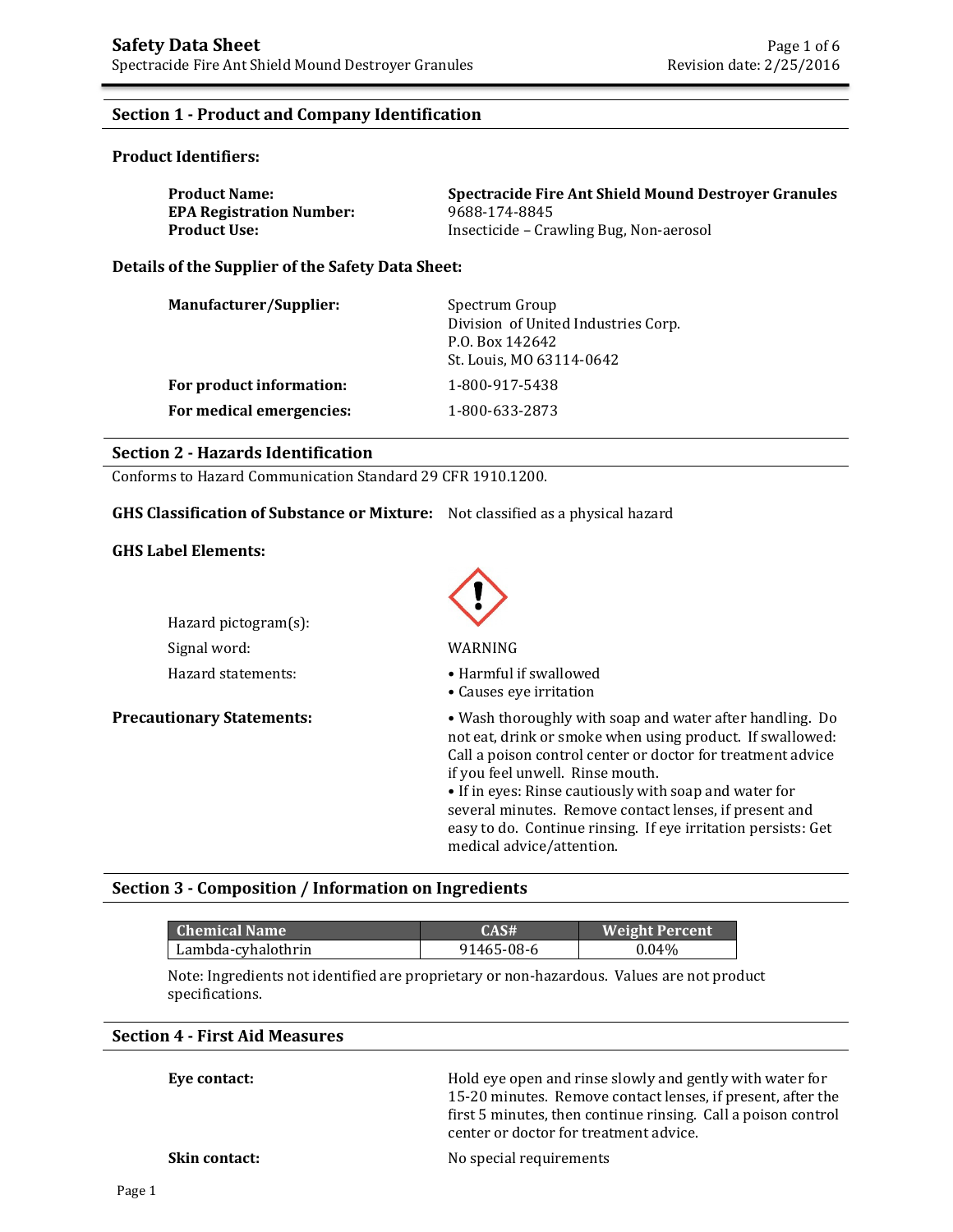| Inhalation:            | No special requirements                                                                                                                                                                                                                                                  |  |  |
|------------------------|--------------------------------------------------------------------------------------------------------------------------------------------------------------------------------------------------------------------------------------------------------------------------|--|--|
| Ingestion:             | Call a poison control center or doctor immediately for<br>treatment advice. Have person sip water if able to<br>swallow. Do not induce vomiting unless told to do so by a<br>poison control center or doctor. Do not give anything by<br>mouth to an unconscious person. |  |  |
| Notes to physician:    | None                                                                                                                                                                                                                                                                     |  |  |
| <b>General advice:</b> | If you feel unwell, seek medical advice (show the label<br>where possible). Ensure that medical personnel are aware<br>of the material(s) involved, and take precautions to protect<br>themselves. Keep out of reach of children.                                        |  |  |

# **Section 5 - Fire Fighting Measures**

| <b>Flammable properties:</b>                   | Not flammable by OSHA criteria.                                                                                                                                                                                                              |
|------------------------------------------------|----------------------------------------------------------------------------------------------------------------------------------------------------------------------------------------------------------------------------------------------|
| Suitable extinguishing media:                  | Water fog, foam, $CO2$ , dry chemical                                                                                                                                                                                                        |
| Unsuitable extinguishing media:                | Not available                                                                                                                                                                                                                                |
| Specific hazards arising from the<br>chemical: | Container may melt and leak in heat of fire. Do not allow<br>run-off from firefighting to enter drains or water courses.                                                                                                                     |
| Protective equipment for firefighters:         | Firefighters should wear full protective clothing including<br>self-contained breathing apparatus.                                                                                                                                           |
| Hazardous combustion products:                 | None known                                                                                                                                                                                                                                   |
| Sensitivity to mechanical impact:              | None known                                                                                                                                                                                                                                   |
| <b>Explosion data:</b>                         | Not available                                                                                                                                                                                                                                |
| Sensitivity to static discharge:               | Not available                                                                                                                                                                                                                                |
| <b>Personal precautions:</b>                   | Keep unnecessary personnel away. Do not touch or walk<br>through spilled material. Do not touch damaged containers<br>or spilled material unless wearing appropriate protective<br>clothing. Keep people away from and upwind of spill/leak. |

# **Section 6 - Accidental Release Measures**

| <b>Personal precautions:</b>                       | Remove all sources of ignition. Wear personal protective<br>equipment. Wash thoroughly after handling.                                                                                                                                                                                                                                                                                                                                                  |
|----------------------------------------------------|---------------------------------------------------------------------------------------------------------------------------------------------------------------------------------------------------------------------------------------------------------------------------------------------------------------------------------------------------------------------------------------------------------------------------------------------------------|
| For emergency responders:                          | If specialized clothing is required to deal with the spillage,<br>take note of any information in Section 8 on suitable and<br>unsuitable materials.                                                                                                                                                                                                                                                                                                    |
| <b>Environmental precautions:</b>                  | Avoid dispersal of spilled material and runoff and contact<br>with soil, waterways, drains and sewers.                                                                                                                                                                                                                                                                                                                                                  |
| <b>Methods for containment and</b><br>cleaning up: | Stop leak if without risk. Move containers from spill area.<br>Before attempting clean up, refer to hazard data given<br>above. Small spills may be absorbed with earth, sand or<br>absorbent material swept up and placed in suitable,<br>covered, and labeled containers. Prevent large spills from<br>entering sewers or waterways. Contact emergency<br>services and supplier for advice. Never return spills in<br>original containers for re-use. |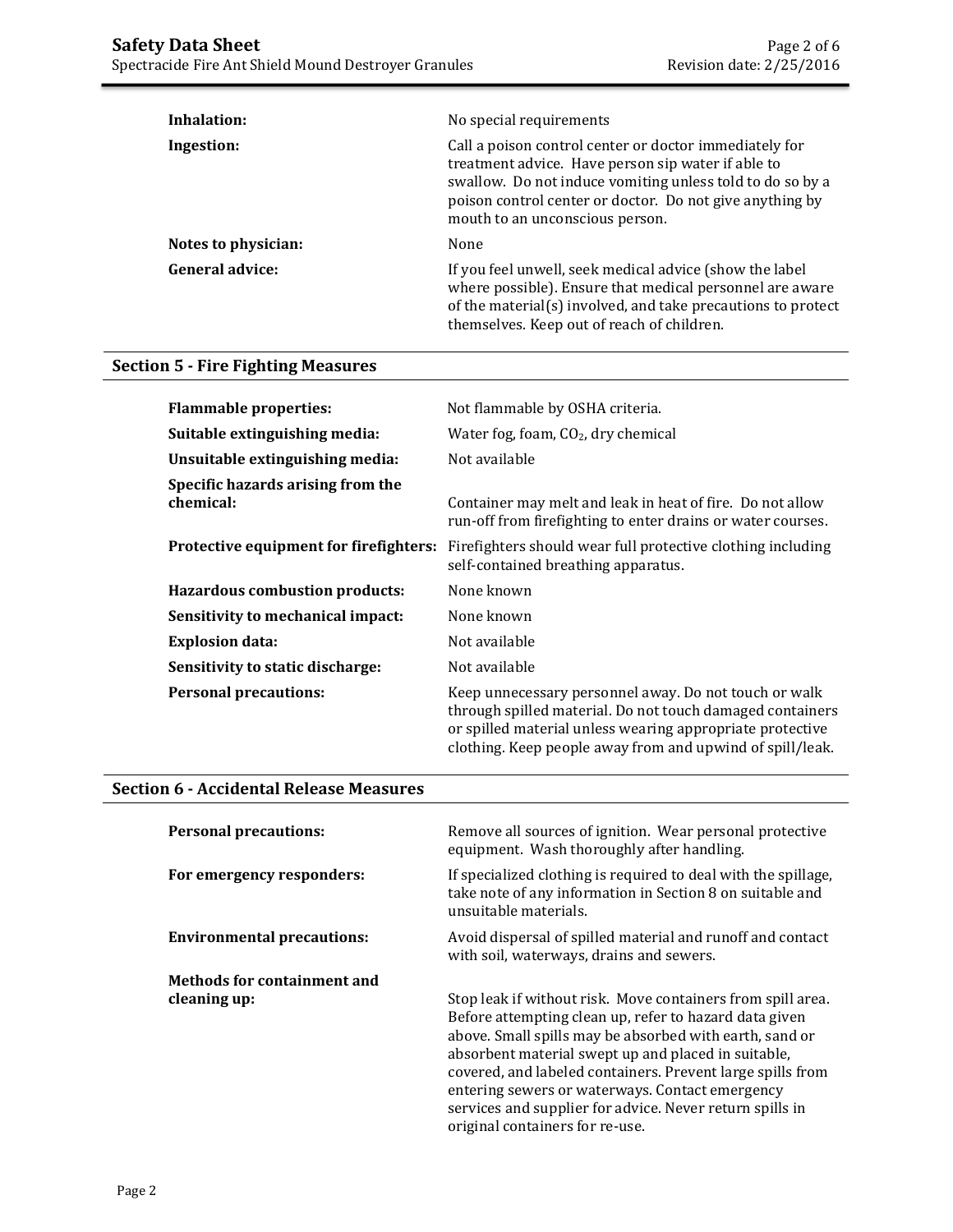# **Section 7 - Handling and Storage**

| <b>Precautions for safe handling:</b> | Put on appropriate personal protective equipment (see<br>Section 8). Do not use near heat, open flame or any other<br>ignition source. Avoid contact with skin, eyes and clothing.<br>Use an appropriate respirator when adequate ventilation<br>is not available. Avoid breathing vapors or spray mists of<br>the product. |
|---------------------------------------|-----------------------------------------------------------------------------------------------------------------------------------------------------------------------------------------------------------------------------------------------------------------------------------------------------------------------------|
| Storage:                              | Store product in a cool, dry place, out of reach of children.<br>Keep container closed when not in use. Keep away from<br>food, drink and animal feedingstuffs. Keep tightly closed.<br>Non-refillable container. Do not reuse or refill this<br>container. Place in trash or offer for recycling if available.             |

### **Section 8 - Exposure Controls / Personal Protection**

### **Exposure guidelines:**

| <b>Components with Occupational Exposure Limits</b> |            |                 |                                     |                 |                        |               |               |
|-----------------------------------------------------|------------|-----------------|-------------------------------------|-----------------|------------------------|---------------|---------------|
|                                                     |            |                 |                                     |                 | <b>Exposure Limits</b> |               |               |
|                                                     |            |                 | <b>OSHA PEL</b><br><b>ACGIH TLV</b> |                 | Supplier OEL           |               |               |
| <b>Chemical name</b>                                |            | ppm             | $mg/m^3$                            | ppm             | $mg/m^3$               | ppm           | $mg/m^3$      |
| Lambda-cyhalothrin                                  | <b>TWA</b> | Not established |                                     | Not established |                        | $- - - - - -$ | $0.04$ (skin) |

**Engineering controls: Controls: General ventilation normally adequate.** 

### **Personal protective equipment:**

| Eye/Face protection:                   | During application, prevent entry into eyes. Wear safety<br>glasses with side shields if using in large applications.                                                                 |
|----------------------------------------|---------------------------------------------------------------------------------------------------------------------------------------------------------------------------------------|
| Skin and body protection:              | Wash hands after handling.                                                                                                                                                            |
| <b>Respiratory protection:</b>         | Where exposure guideline levels may be exceeded, use an<br>approved NIOSH respirator.                                                                                                 |
| <b>General hygiene considerations:</b> | Handle in accordance with good industrial hygiene and<br>safety practice. When using, do not eat or drink. Wash<br>hands before breaks and immediately after handling the<br>product. |

# **Section 9 - Physical & Chemical Properties**

| Appearance:              | Granular          |
|--------------------------|-------------------|
| Color:                   | Brown to tan      |
| <b>Physical state:</b>   | Solid             |
| Odor:                    | Slight pyrethroid |
| Odor threshold:          | No data available |
| $pH$ :                   | N/A               |
| <b>Melting point:</b>    | N/A               |
| <b>Freezing point:</b>   | N/A               |
| <b>Boiling point:</b>    | N/A               |
| Flash point:             | N/A               |
| <b>Evaporation rate:</b> | No data available |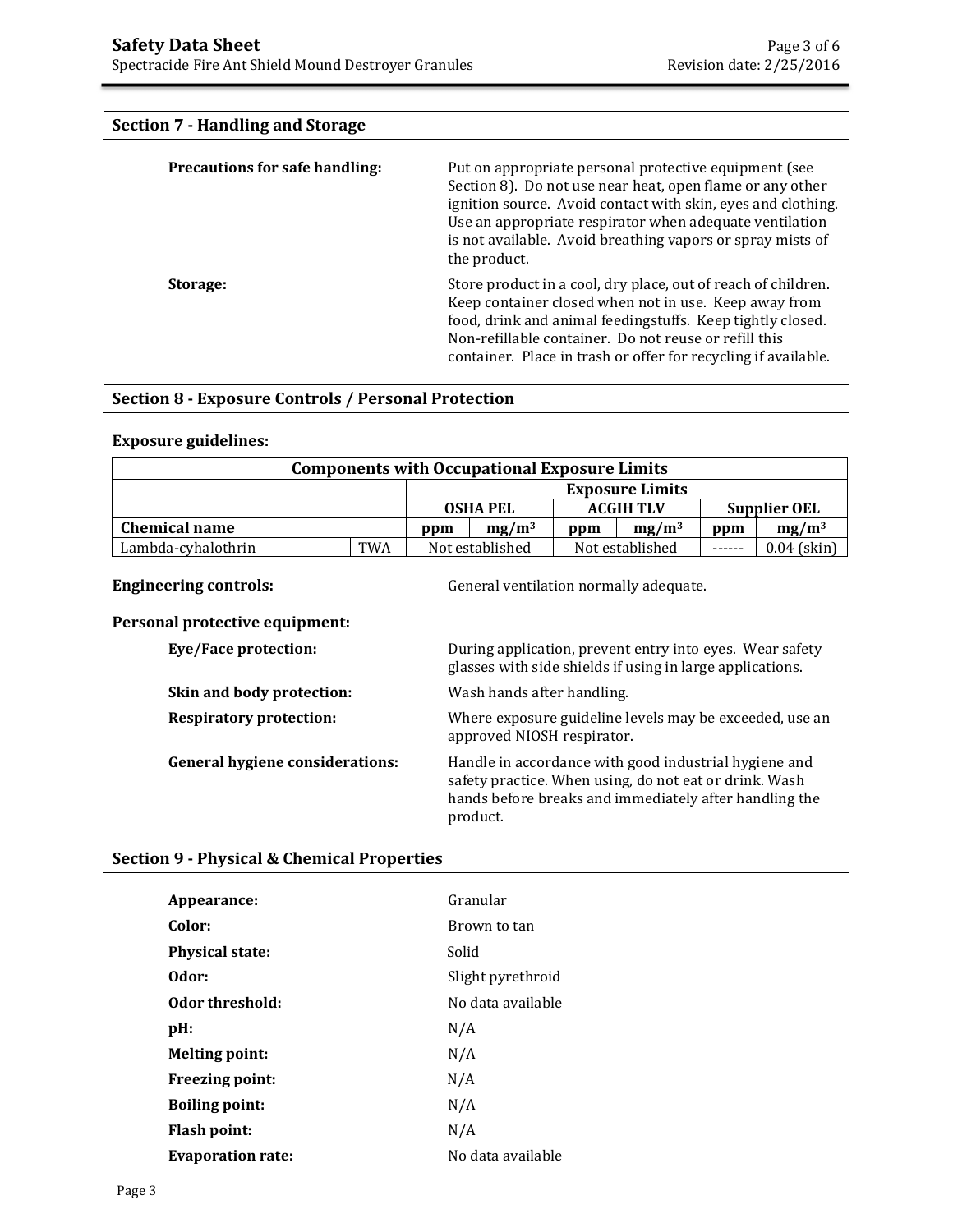| Flammability limits in air,<br>lower, % by volume: | No data available             |
|----------------------------------------------------|-------------------------------|
| Flammability limits in air,<br>upper, % by volume: | No data available             |
| Vapor pressure:                                    | No data available             |
| Vapor density:                                     | No data available             |
| <b>Bulk density:</b>                               | $35 - 45$ lbs/ft <sup>3</sup> |
| Octanol/water coefficient:                         | No data available             |
| Auto-ignition temperature:                         | No data available             |
| Decomposition temperature:                         | No data available             |
| Solubility:                                        | Insoluble in water            |
| % Volatile organic compounds:                      | 0                             |

## **Section 10 - Chemical Stability & Reactivity Information**

## **Reactivity**

| Conditions to avoid:<br>Incompatible materials:                                                 | Do not mix with other chemicals.<br>Avoid strong oxidizers. |
|-------------------------------------------------------------------------------------------------|-------------------------------------------------------------|
| <b>Chemical stability</b><br><b>Product stability:</b>                                          | Stable under recommended storage conditions.                |
| <b>Other</b><br>Hazardous decomposition products:<br><b>Possibility of hazardous reactions:</b> | None known<br>Hazardous polymerization does not occur.      |

# **Section 11 - Toxicological Information**

| Primary eye irritation:         | Causes moderate eye irritation (EPA tox. category III) |
|---------------------------------|--------------------------------------------------------|
| <b>Primary skin irritation:</b> | Non-irritating (EPA tox. category IV)                  |
| Acute dermal:                   | $LD_{50}$ > 5000 mg/kg (EPA tox. category IV)          |
| <b>Acute inhalation:</b>        | $LC_{50} > 2$ mg/L (EPA tox. category IV)              |
| Acute oral:                     | $LD_{50}$ > 500 mg/kg (EPA tox. category III)          |
| Sensitization:                  | Not a skin sensitizer.                                 |
| <b>Chronic effects:</b>         | No data available                                      |
| Carcinogenicity:                | No data available                                      |
| <b>Mutagenicity:</b>            | No data available                                      |
| <b>Reproductive effects:</b>    | No data available                                      |
| Teratogenicity:                 | No data available                                      |
| Ecotoxicity:                    | No data available                                      |

## **Section 12 - Ecological Information**

| Environmental effects:   | No data available           |
|--------------------------|-----------------------------|
| <b>Aquatic toxicity:</b> | Toxic to aquatic organisms. |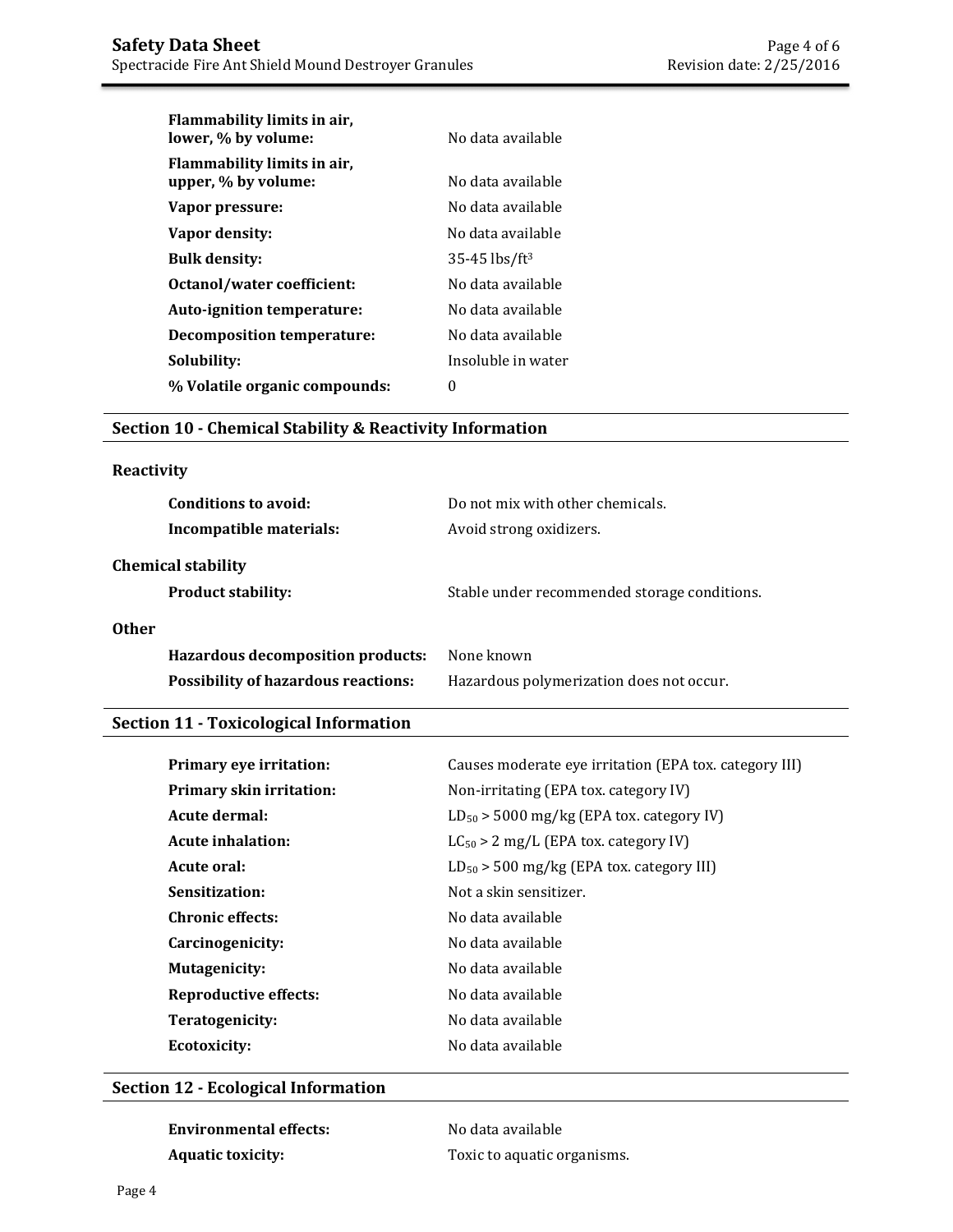| Persistence / degradability:     | No data available |
|----------------------------------|-------------------|
| Bioaccumulation / accumulation:  | No data available |
| <b>Partition coefficient:</b>    | No data available |
| Mobility in environmental media: | No data available |
| Chemical fate information:       | No data available |

## **Section 13 - Disposal Considerations**

| Waste codes:                            | Not available                                          |
|-----------------------------------------|--------------------------------------------------------|
| <b>Disposal instructions:</b>           | Dispose in accordance with all applicable regulations. |
| Waste from residues/unused<br>products: | Not available                                          |
| Contaminated packaging:                 | Not available                                          |

# **Section 14 - Transportation Information**

| <b>U.S. Department of Transportation</b><br>(DOT): | Not regulated                                                                                                                      |
|----------------------------------------------------|------------------------------------------------------------------------------------------------------------------------------------|
| <b>IATA:</b>                                       |                                                                                                                                    |
| For quantities $<$ 5kg/5L ship as:                 | Not regulated                                                                                                                      |
| For quantities $\geq$ 5kg/5L ship as:              | UN3077, Environmentally Hazardous Substance, Solid,<br>N.O.S., (Lambda-cyhalothrin), Marine Pollutant, Limited<br>Quantity, 9, III |
| IMDG:                                              |                                                                                                                                    |
| For quantities $<$ 5kg/5L ship as:                 | Not regulated                                                                                                                      |
| For quantities $\geq$ 5kg/5L ship as:              | UN3077, Environmentally Hazardous Substance, Solid,<br>N.O.S., (Lambda-cyhalothrin), Marine Pollutant, Limited<br>Quantity, 9, III |

# **Section 15 - Regulatory Information**

|                          | 29 CFR 1910.1200 hazardous chemical<br><b>Occupational Safety and Health</b><br><b>Administration (OSHA):</b> | N <sub>0</sub> |
|--------------------------|---------------------------------------------------------------------------------------------------------------|----------------|
|                          | <b>CERCLA</b> (Superfund) reportable<br>quantity:                                                             | Not available  |
| <b>Hazard categories</b> |                                                                                                               |                |
|                          | <b>Superfund Amendments and Reauthorization Act of 1986 (SARA):</b>                                           |                |
|                          | Immediate Hazard                                                                                              | N <sub>0</sub> |
|                          | Delayed Hazard                                                                                                | N <sub>0</sub> |
|                          | Fire Hazard                                                                                                   | No.            |
|                          | Pressure Hazard                                                                                               | N <sub>0</sub> |
|                          | Reactivity Hazard                                                                                             | N <sub>0</sub> |
|                          | <b>Section 302 extremely hazardous</b>                                                                        |                |
|                          | Substance:                                                                                                    | N <sub>0</sub> |
|                          | Section 311 hazardous chemical:                                                                               | N <sub>0</sub> |
|                          | Clean Air Act (CAA):                                                                                          | Not available  |